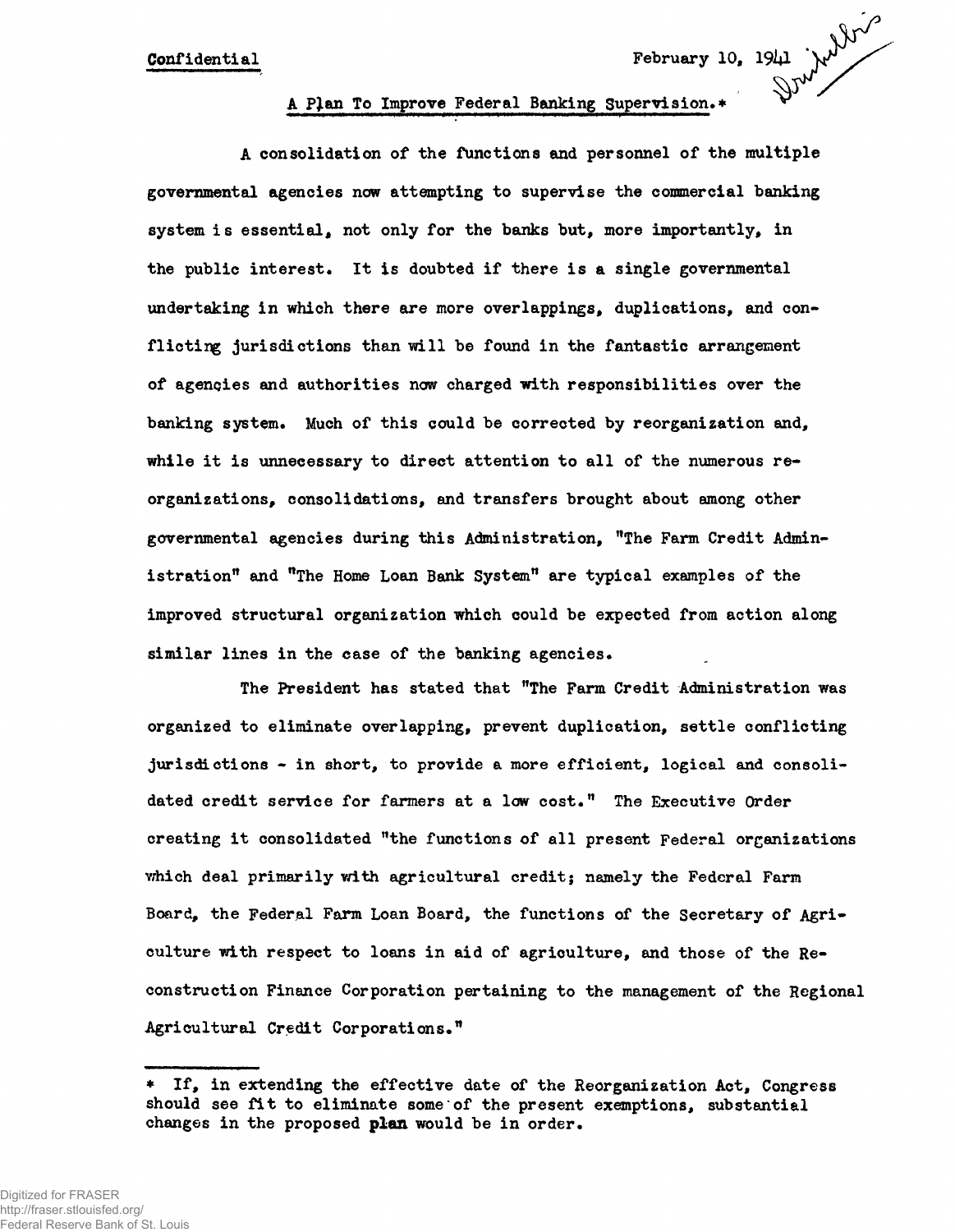**In the case of the Home Loan Bank System, the Home Owners<sup>1</sup> Loan Corporation, which did the salvage work in the home mortgage field, the Federal Home Loan Bank Board, which supervises the Federal Home Loan banks and their members, and the Federal Savings and Loan Insurance Corporation, which insures the shares of Federal Savings and Loan Associations and other members of the Federal Home Loan banks, all have been brought under common management•**

**In sharp contrast, the number of Government agencies dealing with the commercial banking system has increased. The salvage job in the banking field corresponding to that done by the Home Owners<sup>1</sup> Loan Corporation in the home mortgage field was done in the first instance by the Reconstruction Finance Corporation and the function is now divided between it and the Federal Deposit Insurance Corporation. The latter Corporation insures deposits. Monetary and credit powers arc divided between the Federal Reserve System and the Treasury. Supervisory functions are even more widely scattered with a variety of powers in the hands of one or more of all of the aforementioned agencies and with the Federal Deposit Insurance Corporation in practice supervising nonmember insured banks, the Board of Governors Federal Reserve Banks and member State banks, and the Comptroller of the Currency national banks.**

**Nor is it believed possible to work out at this time any comprehensive and effective plan for consolidation through legislation. With the many different groups in the banking fraternity and Government and with as many panaceas as there are groups, nothing but conflict could come from an attempted solution by legislation. Therefore, with the expectation that the Congress will be asked to renew the power of the President to reorganize the administrative agencies of the Government and that the**

 $-2-$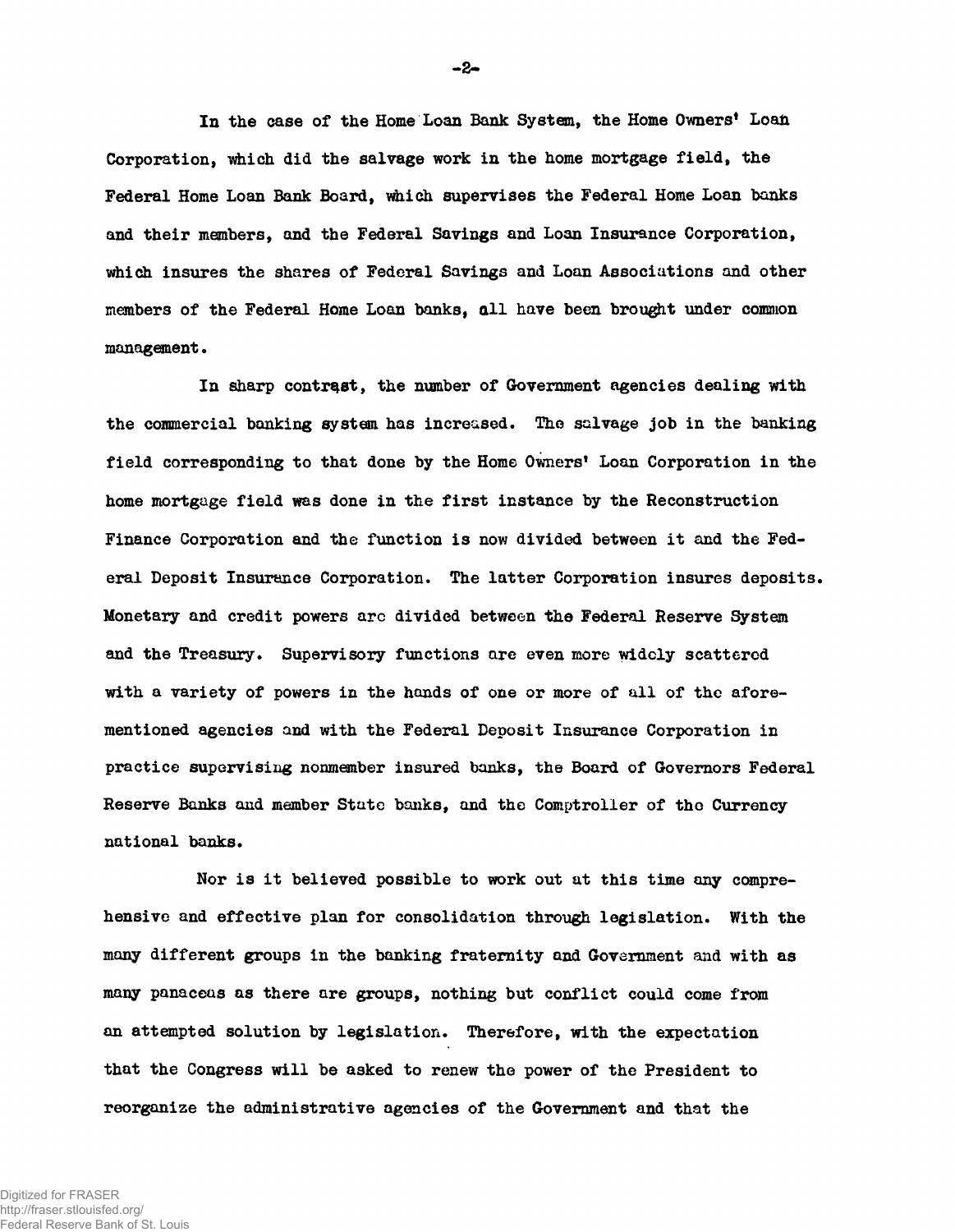power vdll be renewed **in** the identioal **form in which** it wr.s **last granted,** it is suggested that the functions of the several bank supervisory agencies be consolidated in the manner and along the general lines which the following plan suggests.

The commercial banking system numbers about  $1/4$ , 500 banks of which 5,200 are Federally chartered national banking associations and 9,300 are State chartered institutions. All national banks are Federally supervised. In addition, Federal supervision extends to a great many State banks because of their membership in the Federal Reserve System, the insurance of their deposits by the Federal Deposit Insurance Corporation, or contractual relationships with **the** Reconstruction Finance Corporation. Furthermore, all State banks are subject to some Federal regulation such as imposed by the Securities Exchange Act of 1934 with respect to brokers' loans and loans for the purchase or carrying of registered stocks and by the Emergency Banking Act and Proclamations and Regulations thereunder. Of the  $9,300$  State chartered banks the deposits of all but about 1,000 are insured by the Federal Deposit Insurance Corporation and while only 1,200 of these 8,300 insured State banks are members of the Federal Reserve System, 85 per cent of total deposits at commercial banks are held by member banks of the System, that is to say by the  $5,200$  national associations and the 1,200 member State banks.

Including the Secretary of the Treasury and the Reconstruction Finance Corporation there are five Federal agencies which exercise supervision over the commercial banking system. The bank supervisory powers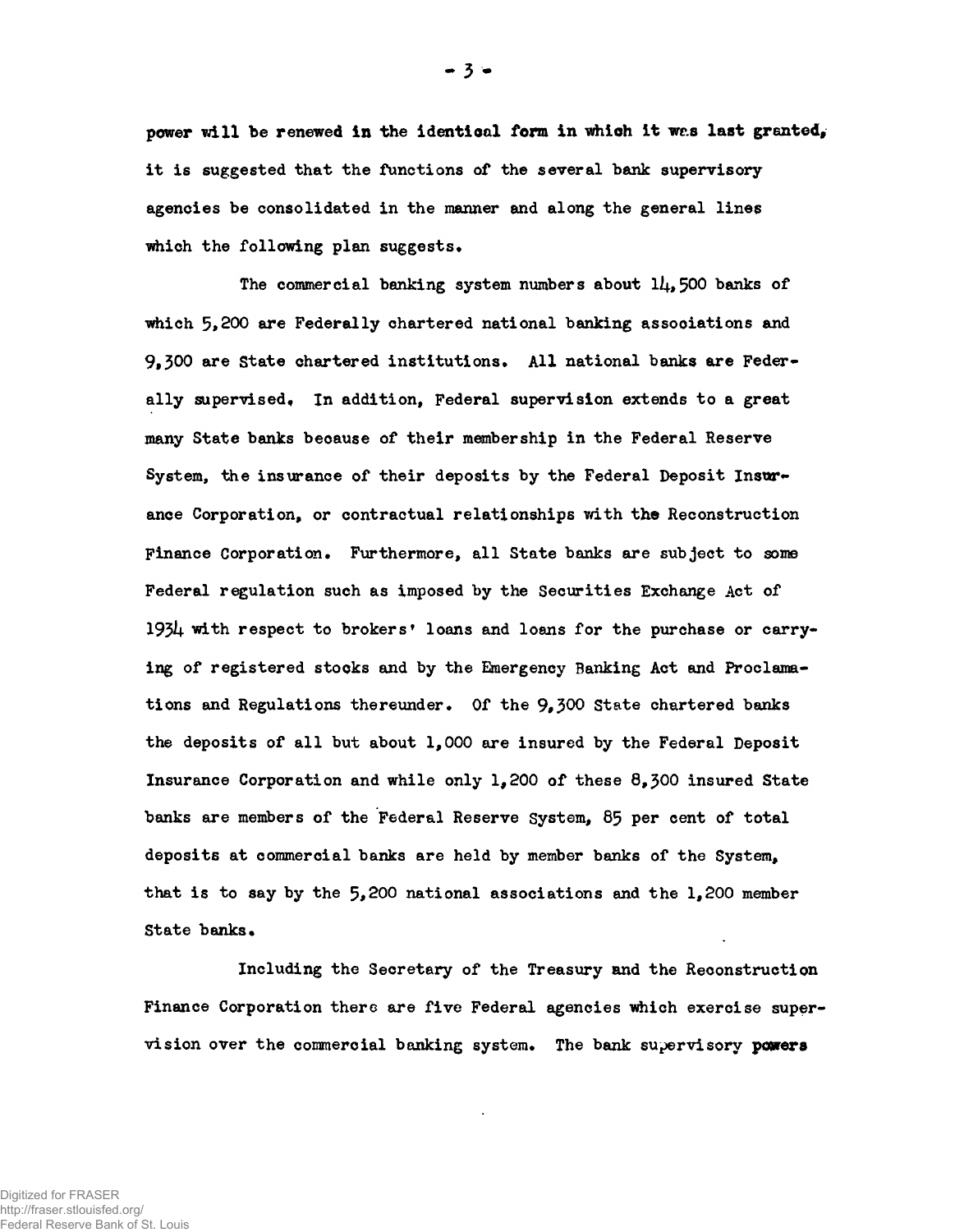**of the Secretary of the Treasury and the Reconstruction Finance Corporation are by no means minor but in relation to the other functions which they perform and in comparison with the supervisory functions of the three other agencies they occupy a relatively minor position\* The other three agencies are (1) the Federal Deposit Insurance Corporation, a Government corporation, (2) the Board of Governors of the Federal Reserve System, an independent establishment of the Government,** and (3) the Office of the Comptroller of the Currency. The last named **office is a bureau of the Treasury but curiously enough the Comptroller is appointed by the President for a term of five years whereas the Deputy Comptrollers are appointed by the Secretary of thq Treasury, who also exercises certain authority with respect to other personnel** of the office.

**National Banking Associations are chartered by the Comptroller of the Currency but they are obliged to become members of the Federal Reserve System and their deposits must be insured by the Federal Deposit Insurance Corporation\* The deposits of State banks becoming members of the Federal Reserve System must be insured by the Federal Deposit Insurance Corporation and State banks whether or not members of the Federal Reserve System may have their deposits insured by the Federal De**posit Insurance Corporation, All banks are subject to the regulatory **powers of the Secretary of the Treasury arising out of the Emergency Banking Act and the Proclamation of the President and all may have relations with the Reconstruction Finance Corporation arising out of loans from**

 $-4 -$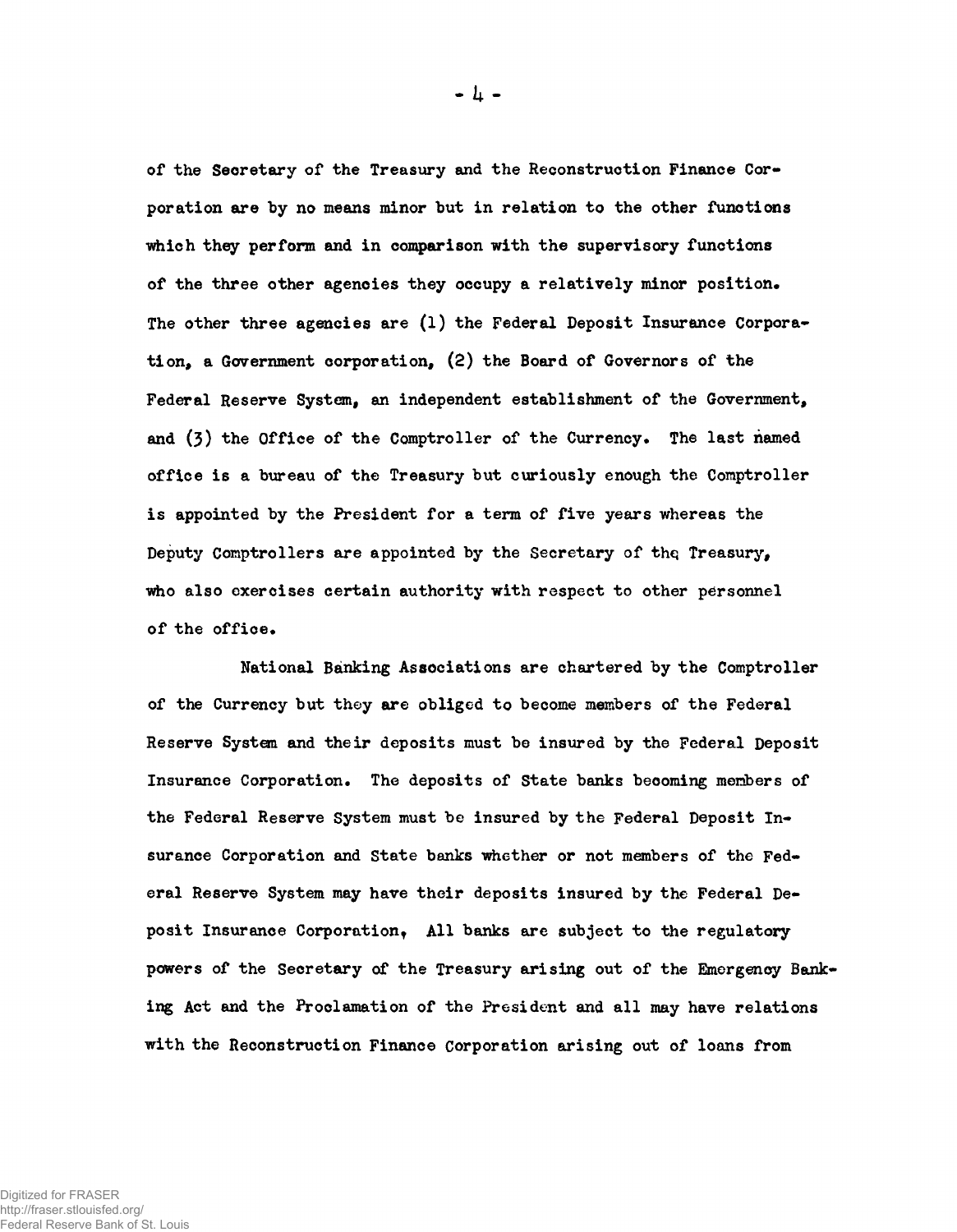the **Beconstruction Finance Corporation or sale to it of capital obligations. The result is Federal supervision of some sort over practically all banks with a complete absence of uniformity in the supervision to which the several different classes of banks are subjected.**

**Moreover, the present system is not the result of orderly** development under a comprehensive plan but, on the contrary, is the **consequence of unrelated actions taken during periods of emergency and of piecemeal development over a period of many years. It is not surprising, therefore, to find the final product to be a conglomeration of agencies with diffused responsibility, divided and conflicting powers and gaps and overlaps in authority. Such divided responsibility cannot but materially weaken if not finally break down efforts to supervise the banking system in any effective manner, all of which is** developed in more detail in the Board's Annual Report of 1938, pages **1 to 12,**

**As each agency has been created or given new responsibilities appropriate personnel arrangements have followed, to the end that in each agency there are now divisions whose work is identical or parallel to the work carried on by corresponding divisions in the other agencies. Thus, supervision by the Federal Reserve System in the 12 Federal Reserve districts is carried on through the 12 Federal Reserve Banks and their 2k branches. At the same time, the Comptroller of the Currency operates through 12 chief national bank examiners each of whom is in charge of a district and the Federal Deposit Insurance Corporation**

**- 5 \***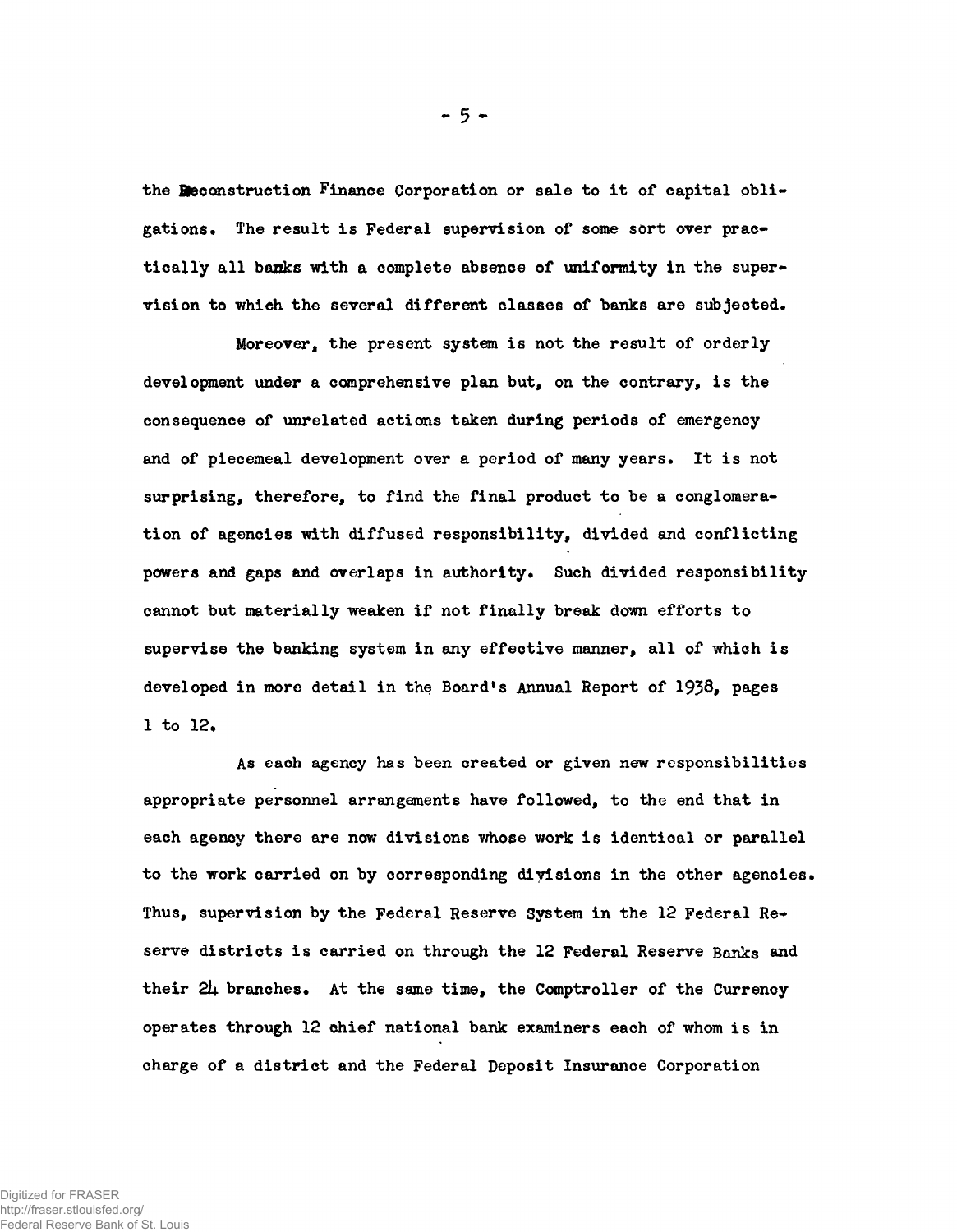operates through 12 supervising examiners» Each Federal Reserve Bank, each chief national bank examiner, and each supervising examiner of the Federal Deposit Insurance Corporation has a staff of examiners. In Washington each agency has its own corps of supervising examiners; its own corps of lawyers; its own divisions of research and statistics and its own secretarial staff. Simple and fundamental principles of good organization dictate the need for eliminating such wholly unnecessary duplications in the personnel and work of these agencies.

There are other compelling reasons why there should be consolidation. In addition to the impact of supervision upon the individual bank it has collective consequences which spread over the entire economy and directly affect national credit conditions.

An important function of bank supervision is the examination of banks. "While there has been progress in the direction of improving examining methods (see Board's Annual Report for 1938, page 37), there is still room for improvement both in the methods under which examining policy is determined and in the methods under which examinations are made. Since it is the supervisor who has the authority and the responsibility, the examiner should be his agent to collect data and lay the facts before him from which he could make his findings and deliver his criticisms, recommendations or requests for corrective measures to the bank. In practice it usually happens that the first criticism of any banking practice or asset brought to the attention of the bank is set out in the copy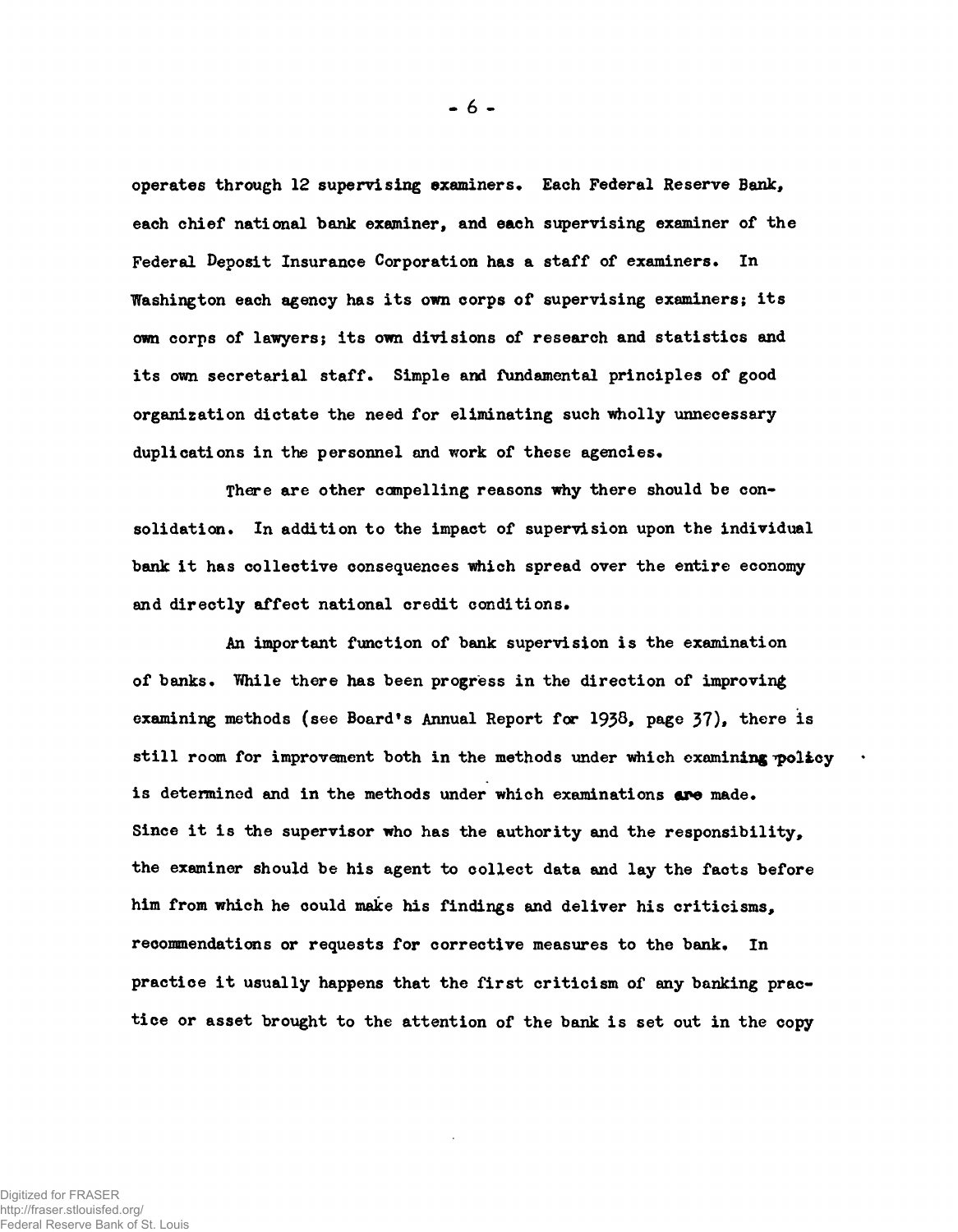**of the examiner's report of examination which is furnished to it at** about the same time that it is furnished to the supervisor. The super**visor then follows up the report with a letter to the bank, setting out any criticisms, recommendations and requests for corrective measures that he may wish to make. Obviously, the supervisor, under this procedure, is handicapped in raising objections which the examiner has not seen fit to raise. Conversely, failure to support the criticisms made by the examiner in his report may impair the effectiveness of the examiner with the bank. So it is that with respect to the individual bank the pattern for it to follow too often is cut by the subordinate exami**ner rather than by the responsible authority.

**- 7 -**

**Of even greater importance is the influence which examining policy exerts collectively on the banking system as a whole. It is a fact that many examiners are inclined to look to market quotations to ascertain the allowed value of a security, yet the market quotation** may be influenced by many factors besides the obligor's solvency. Indeed, **there is the classic example of the bank being required to write down railroad equipment trust certificates which happened to be quoted below par because of the rate of interest which the issue bore in relation to the current market rate, when at the same time it was being permitted to carry the railroad's unsecured open obligation at par\* Furthermore, constant pressure to liquidate because of market decline may in itself serve further to depress market quota**tions as was very well proven in the period from 1929 to 1933. And, **as a not too happy commentary on the other side of the picture, it will**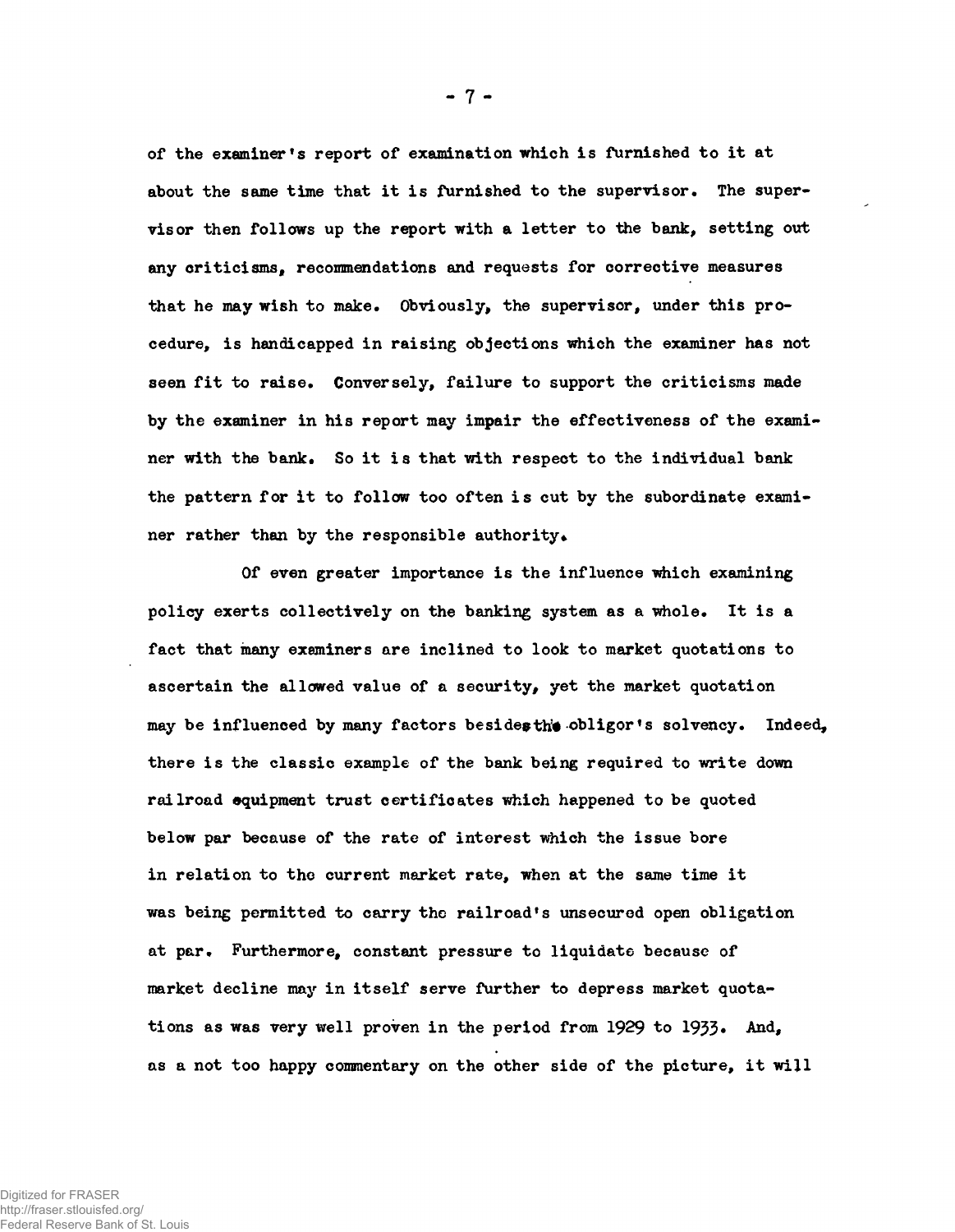**be recalled that not a small part of the banking trouble during that period came from the so-called "secondary reserve<sup>11</sup> of bonds and securities** built up during the hey-days of the '20's with the approval and encour**agement of examiners.**

**The relation between supervisory and credit policies must have been known to the Congress because, in enacting the Federal Reserve Act, one of the declared purposes was <sup>M</sup>to establish a more effective supervision of banking in the United States•" In these circumstances, it would appear only logical that control of examining functions now exercised by the Comptroller of the Currency be lodged in an agency charged also with the responsibility of national monetary and credit policies as well as with the solvency of the banking system and the interests of all depositors.**

**The Federal Deposit Insurance Corporation is not such an agency\* It has no functions and no responsibility in the broad field of credit control. It was created to insure bank deposits - not to supervise banks and its interest properly should be that of an insurer. Furthermore, it** insures only the first \$5,000 of a deposit and while this coverage may include in number the great bulk of depositors it is not all inclusive. In**deed, its interest in the assets of a closed insured bank conflicts with the interest of a depositor having more than \$5\*000 on deposit. As an insurer it should be entitled to rates comparable with the risk and with means of protecting itself by relieving itself of an improper risk; but it should not be permitted to supervise its assured<sup>f</sup>s business any more than the ordinary insurance company would attempt to supervise the business of one of its customer s•**

**Since the Board of Governors is a body with responsibilities**

**- 8 -**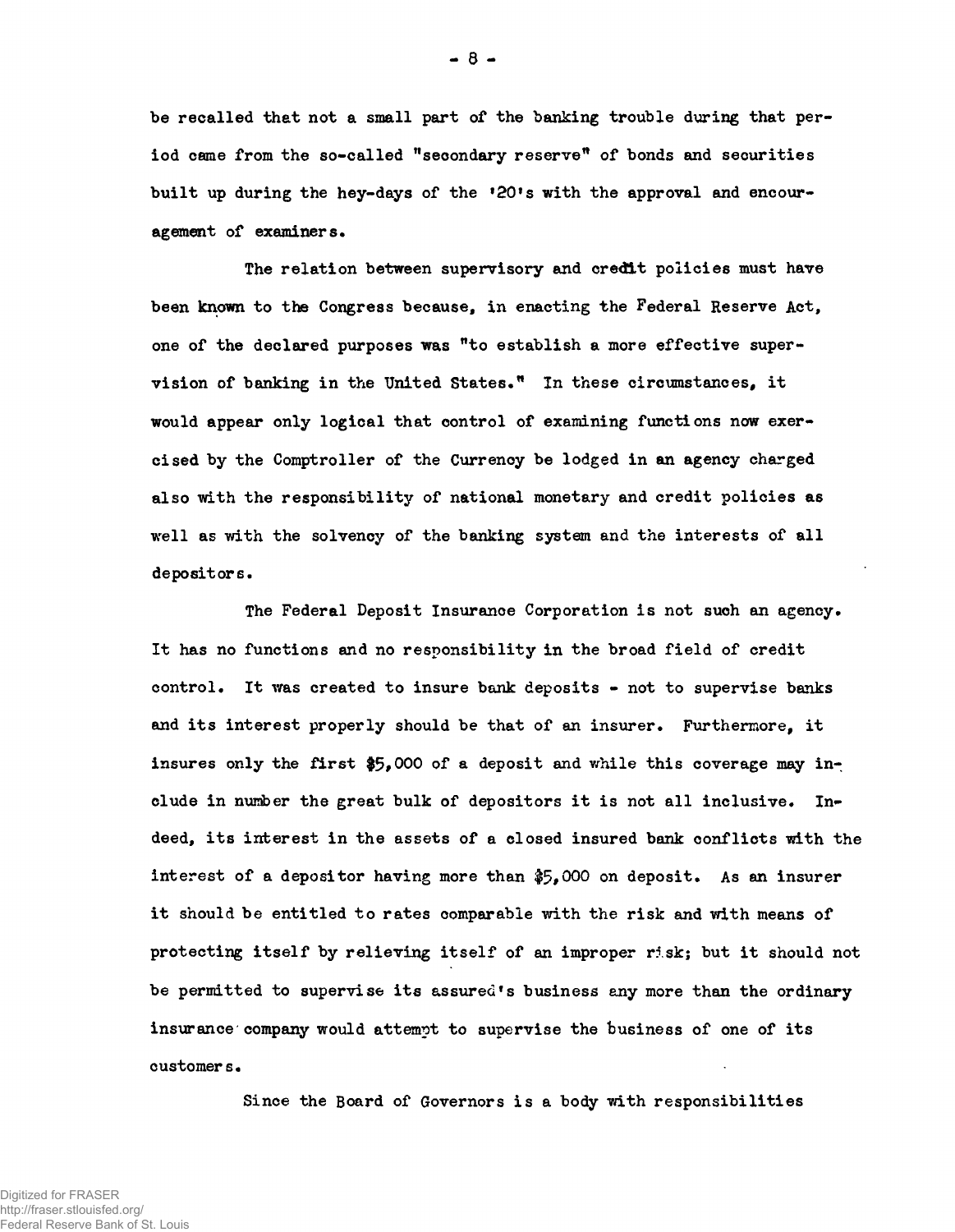for national credit and monetary policies and also with responsibilities with respect to bank supervision, logically, it would seem that the control of examinations and the determination of examining policy should be in its hands. As was stated by Dr. Jacob Viner in an article entitled "Recent Legislation and the Banking Situation" appearing in the American Economic Review, Vol. XXVI, No. 1, Supplement, March 193&:

 $"$  \* \* The examiners, through the qualitative credit standards which they impose on banks, directly influence the quantity of bank credit. When business is prosperous and optimism prevails, examiners, like the bankers themselves, must tend to appraise credit risks in terms of the favorable conditions of the moment. The bankers, and especially the small bonkers, confident that what is good enough to pass the scrutiny of the examiners should be good enough to meet their standards, persist on their career of credit expansion. Later, when the tide of business turns, when banks begin to fail and loans which were passed without criticism during the boom days have to be written off as bad debts, the examiners are blamed. Reacting in a perfectly natural manner, they become stricter and more exacting in the standards they apply, and they press the banks to liquidate loans and investments which the banks, if left to their own devices, would be happy to keep in their portfolios. The process of bank examination thus tends to encourage credit expansion during the upswing of the business cycle and, more seriously, to intensify credit contraction during the dovmswing.

<sup>n</sup>Tliere is an obvious cure for this perverse effect of bank examination, requiring three innovations in the administration of the examinations; unified control of bank supervision and examination: coordination of examination policy with credit control policy; and systematic and continuous supervision and instruction of the examiners in terms of a uniform and flexible policy. Fully to attain all of these objectives would require the centralization of all bank examining functions under the direction of the Federal Reserve Board."

If under a new Reorganizc.tion Act present exemptions were eliminated, it would be possible, in addition to transferring the examining functions of the Comptroller of the Currency, also to transfer the

**• 9 -**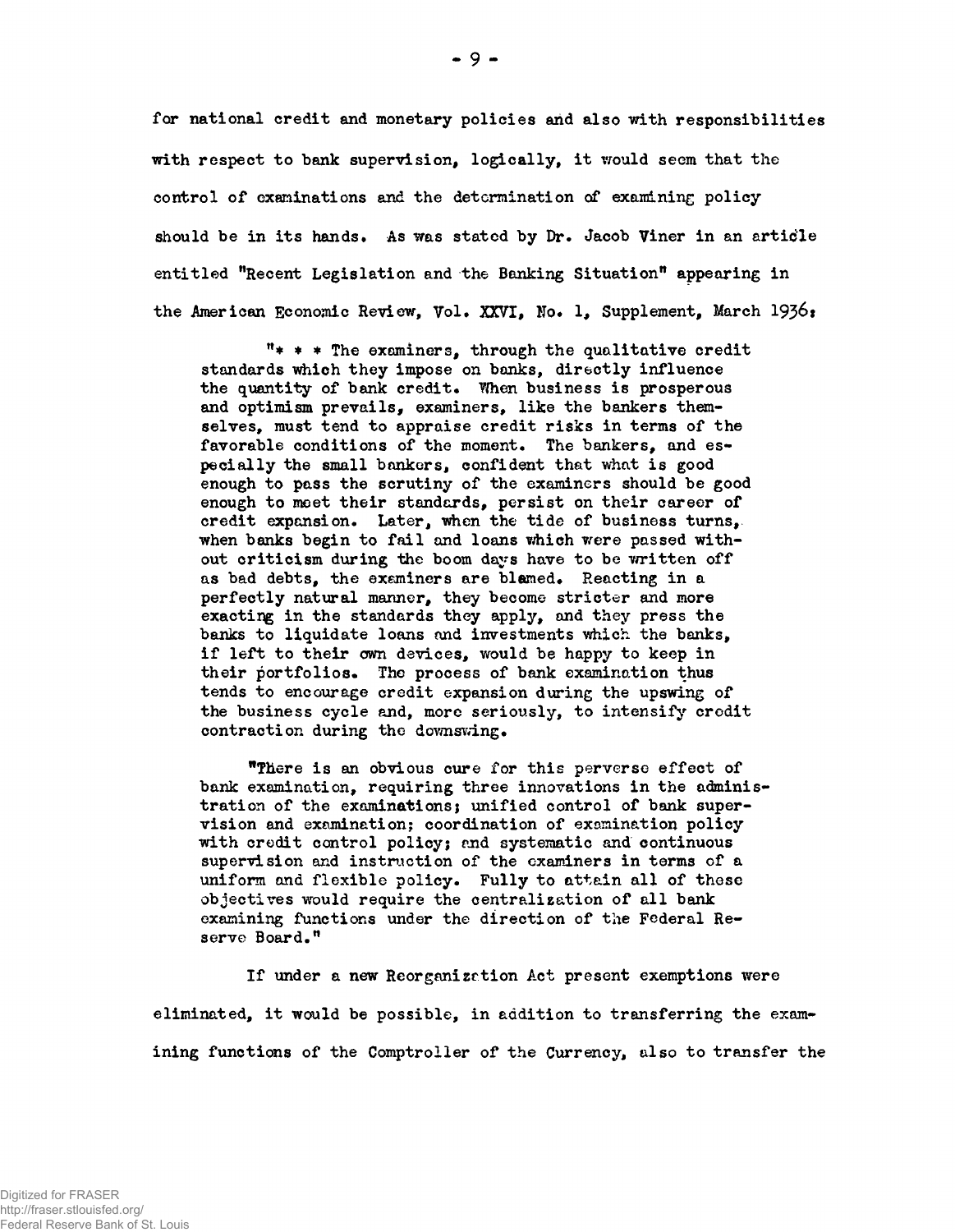**present examining functions of the Federal Deposit Insurance Corporation to the Board, but under a simple reenactment or extension of the present Reorganization Act the latter step would not be possible. Nevertheless, it would still be possible substantially to unify the present system through an Executive Order accompanied by administrative rearrangements which together would result in the two agencies being operated substantially as one. Specifically it would\***

1. Combine all of the statistical and research work **of the Comptroller of the Currency, the Federal Deposit Insure ance Corporation, and the Board of Governors, including the collection of reports of condition, etc. in one division; combine the supervising examiner3 of each agency into one group; combine in one legal department all legal work with appropriate sections for the various activities; and effect such other oombinations as might prove to be desirable. Each division might have employees paid by the Board of Governors** and employees paid by the Federal Deposit Insurance Corporation but the work of the division would be done as a unit, **Determining the employees who should be on the Federal Deposit Insurance Corporation payroll and the employees who should be on the Board of Governors<sup>1</sup> payroll would be a matter of administrative judgment and could be worked out** over a period of time.

**2. Combine in the office of the vice president in charge of examinations in each Federal Reserve Bank, the duties now performed by such vice president, the chief national bank examiner, and the supervising examiner of the Federal Deposit Insurance Corporation and conbine their re-, spective staffs into one staff. These steps also could be worked out over a period of time to the end that eventually the duties of the vice president of the Federal Reserve Bank in charge of examinations and the duties of the Supervising Examiner of the Federal Deposit Insurance Corporation would be performed by one person with one staff and with the cost allocated between the Federal Reserve System and the Federal Deposit Insurance Corporation by administrative adjustment.**

**The purpose of the Executive Order would be to merge as nearly as possible the three principal Federal agencies into one authority.**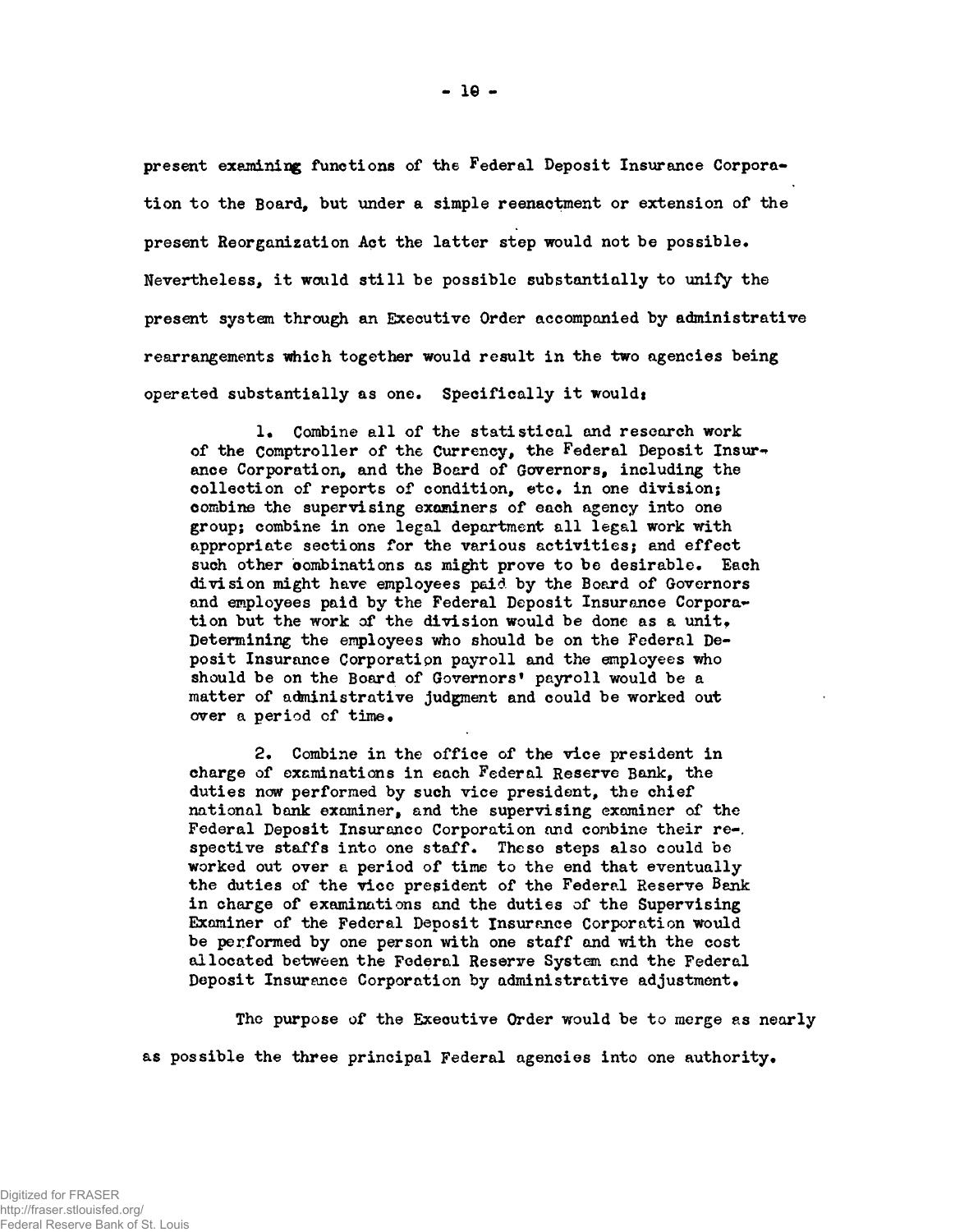Since both the Federal Deposit Insurance Corporation and the Board are exempt under the Reorganization Act it would be impossible to merge them technically - but inter-relationships could be established which, together with appropriate administrative rearrangements which could follow, would reasonably assure the cooperative conduct of the work of both agencies in substantially the same manner as if they were one. The Order would contemplate the elimination of the Office of the Comptroller of the Currency and the transfer of the functions of that office in such manner as best to accomplish the foregoing objective. Specifically it would:

1. Transfer to the Chairman of the Board of Governors, or to some other member of the Board of Governors, the function of the Comptroller of the Currency as an ex officio member of the board of directors of the Federal Deposit Insurance Corporation. The establishment of this inter-relationship would facilitate the necessary administrative rearrangements already mentioned. As an essential element in the plan, however, it would be necessary that one member of the board of the Federal Deposit Insurance Corporation in addition to the ex-officio member from the Board of Governors be a person completely in sympathy with the whole program.

2. Transfer to the Board of Governors the functions of the Comptroller of the Currency relating to the chartering of national banks, the approval of their branches and changes of their capital structure. These functions would then be combined with those relating to the admission of State member banks to the System, the approval of their branches, and changes in their capital structure.

3« Transfer the authority of the Comptroller of the Currency to call for reports of condition, etc. of national banks to the Board of Governors. These functions would then be combined with those of the Board of Governors relating to reports of condition of State member banks. Transfer personnel engaged in banking statistical matters to the Board of Governors.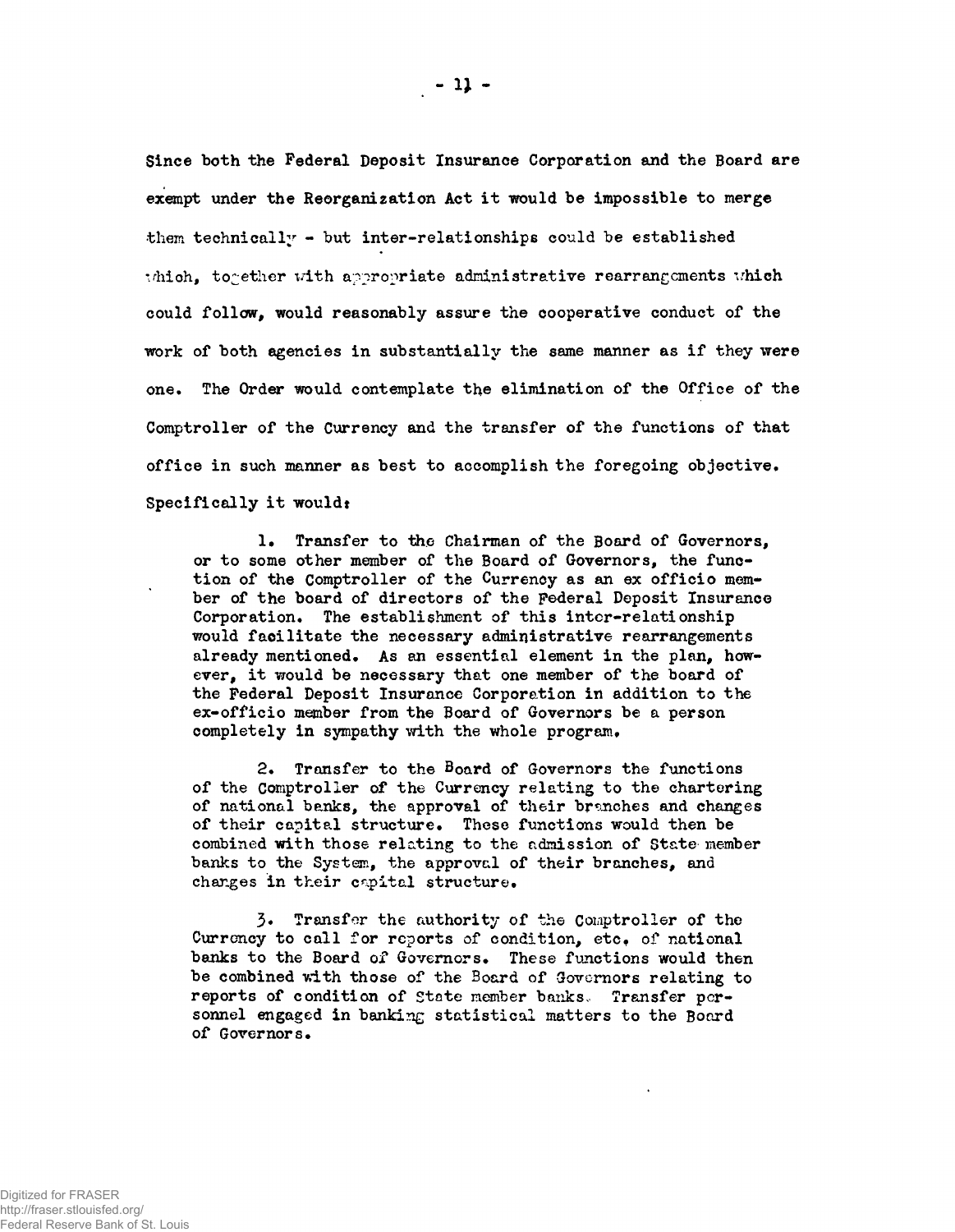**l±. Transfer to the Board of Governors the power of the Comptroller of the Currency to make regulations defining investment securities. Besides being closely related to national credit policies these regulations affect State mem**ber banks as well as national banks.

**£• Transfer the function of the Comptroller of the** Currency under section 30 of the Banking Act of 1933 to the **Board of Governors to be performed in each Federal Reserve** district by its agent. Under section 30 this function. **with respect to member State banks, is performed by the Federal Reserve agent and this would combine the functions in one person.**

**6. Transfer all examining and other supervisory functions of the Comptroller of the Currency to the Board of Governors. Transfer the power to make assessments upon national banks to defray expenses of making examinations to the Board of Governors. Transfer all personnel of the office of the Comptroller of the Currency engaged in the performance of examining and other related functions to the Board of Governors with the understanding chat such transfer would not prevent, by mutual agreement, transfer of any part of such personnel** to the Federal Deposit Insurance Corporation. While this **provision would give the control of these functions to the Board of Governors, it would not prohibit an arrangement whereby the physical work of examining could be done by employees of the Federal Deposit Insurance Corporation commissioned also as National Bank end Federal Reserve examiners, if that action appeared to be desirable.**

**7. Transfer the authority of the Comptroller of the Currency to appoint receivers or conservators to the Board of Governors.**

8. Transfer all functions of the office of the Comp**troller of the Currency in the liquidation of national banks to the Federal Deposit Insurance Corporation. These latter functions would be combined with the existing receivership functions in the Federal Deposit Insurance Corporation.**

**9« (a) Terminate the authority of the Secretary of the Treasury to license member banks or (b) transfer such authority to the Board of Governors.**

**10. (a) Transfer the authority of the Reconstruction Finance Corporation to subscribe to preferred stock, notes**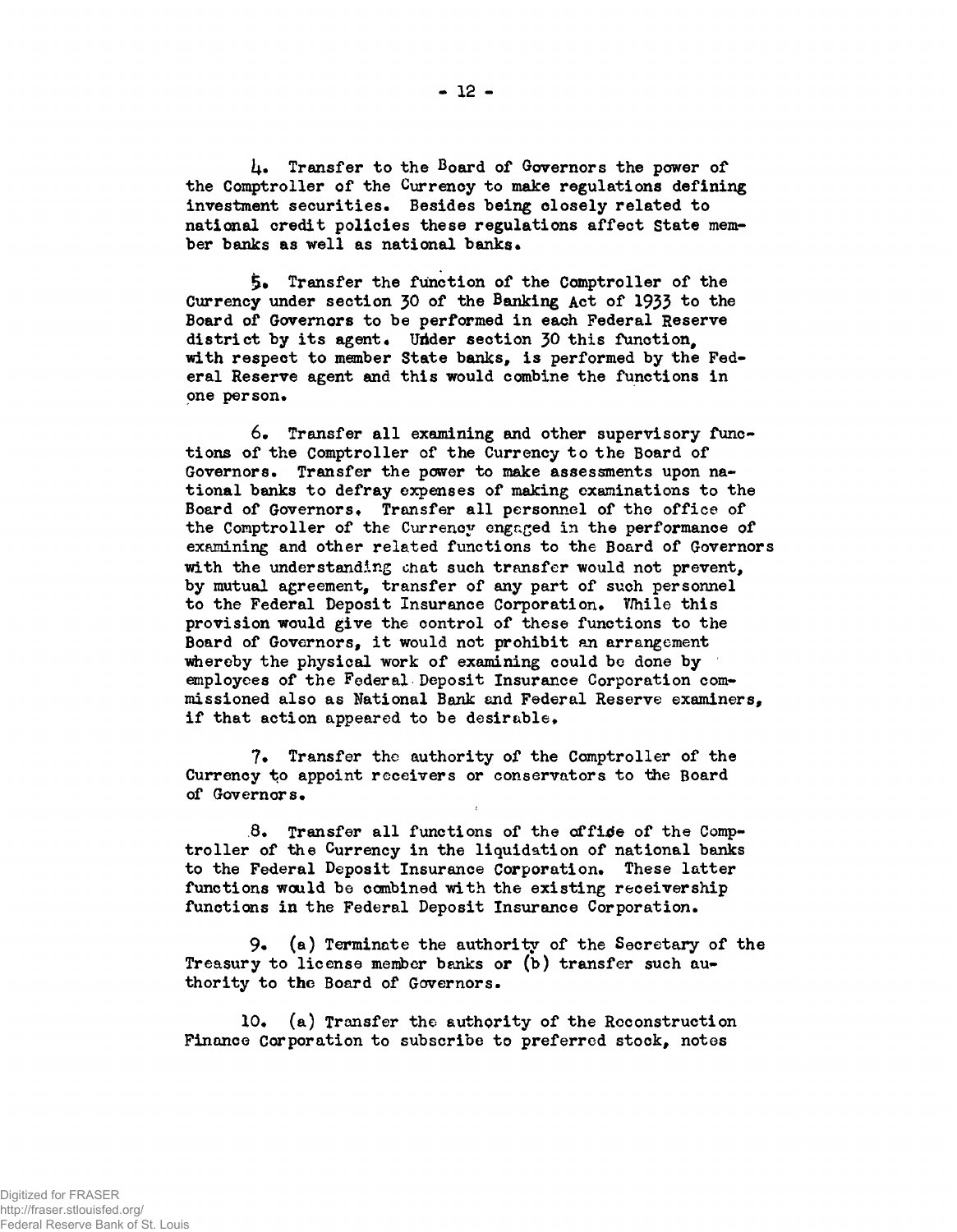**and debentures of banks or make loans to banks to the Federal Deposit Insurance Corporation and (b) transfer the authority of the Secretary of the Treasury to request and the functions of the President to approve purchases of preferred stock by the Reconstruction Finance Corporation to the Federal Deposit Insurance Corporation so as to merge these functions completely in the Federal Deposit Insurance Corporation. Making this the responsibility of the authority charged with the responsibility for the liquidation or rehabilitation of the bank would serve the ends of good organization, promote greater flexibility in correlating retirements of preferred eapital and payment of interest and dividends thereon with the capital needs of the individual banks, reduce the number of agencies#with which the banks have to deal and should reduce administrative expenses• With respect to transferring authority to make loans to banks, it is to be noted that the Federal Deposit Insurance Corporation has power to make loans and to purchase assets to aid in rehabilitation of banks and it would not seem necessary for more than one agency to operate in this field.**

**11• Transfer the currency functions of the Comptroller** of the Currency to the appropriate bureau of the Treasury.

**12. Transfer the functions of the Comptroller of the Currency relating to the supervision of credit unions in the District of Columbia to the Farm Credit Administration.**

**13• Transfer the functions of the Comptroller of the Currency relating to the supervision of building and loan associations in the District of Columbia to the appropriate authority in the Home Loan Bank System.**

**ill.. Transfer any funds related specifically to a particular function to the agency to which the function is transferred.**

15. Abolish the Bureau of the Comptroller of the Cur**rency, the Office of the Comptroller of the Currency, and the Office of the Deputy Comptroller of the Currency and terminate all authority of the Secretary of the Treasury relating thereto except as to currency functions.**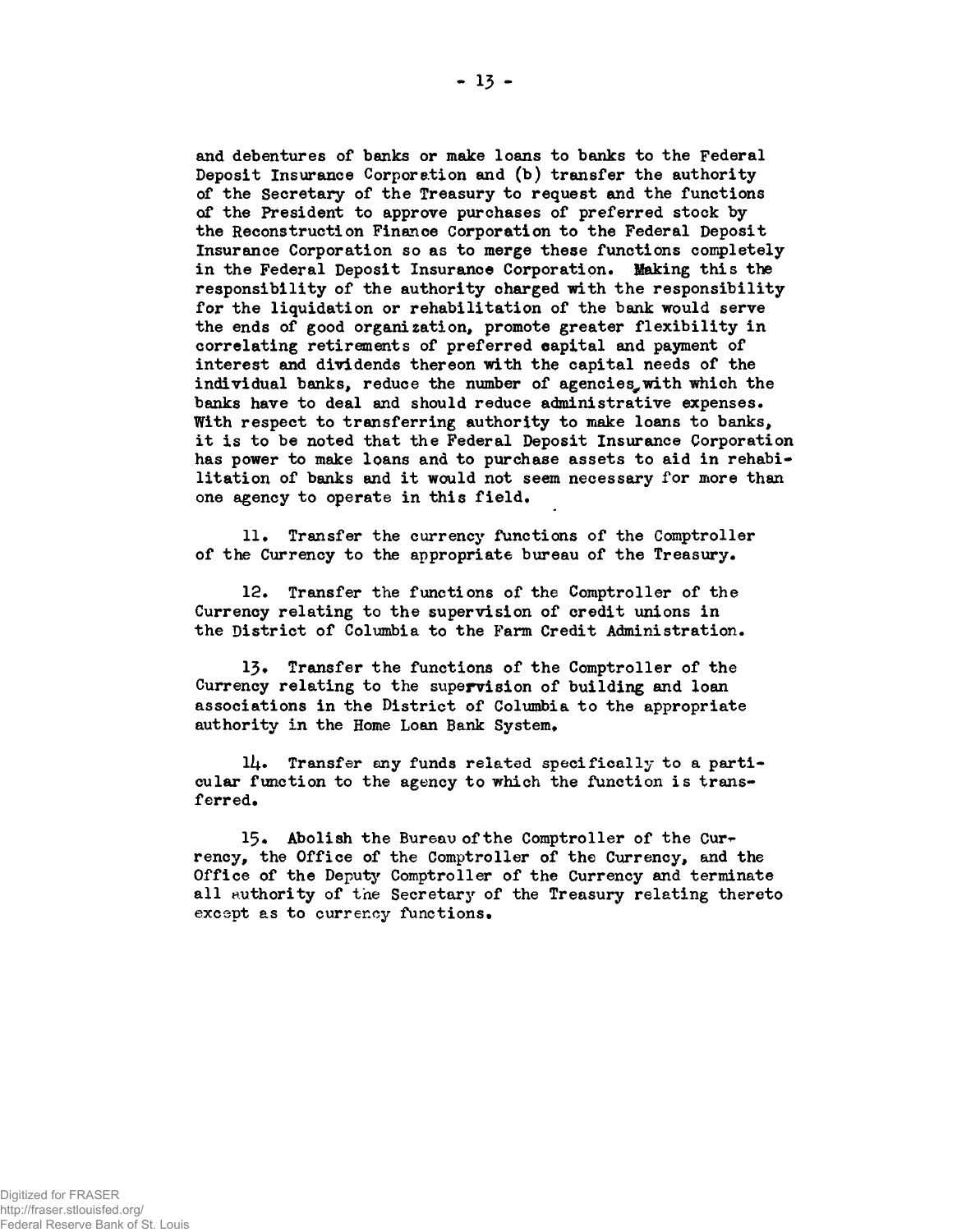With an Order along the foregoing lines as a foundation **the necessary administrative steps could follow in due course• Very few changes in personnel and salaries rould be necessary at the beginning and the question of hov.<sup>r</sup> rraich oxponso should continue to be borne by the Federal Reserve System and hear imxoh should continue to be borne by the Federal Deposit Insurance Corporation could be studied carefully before making any major change in the distribution of expenses. In short, the plan could be worked out as a long-term over-all program thereby avoiding the chaos and confusion vhich might result from making drastic and imrediate changes under the mandate of an all-inclusive** Executive Order. At the same time, the broad final purpose of merging **and consolidating the personnel and work tinder common control could be** fulfilled. Nominally the two agencies would continue as two separate entities, but practically they would be operated as one.

**Further to implement the program, the 3oard of Governors could arrange for the erection of an addition to the Board\*s building, for the** joint occupancy of the expanded quarters by the staffs of the two agen**cies, and for the occupancy of private offices in the quarters of the Board of Governors by the directors of tho Federal Deposit Insurance Corporation. There is at present a vacancy in tho membership of the Board of Governors which could be filled as an incident to the program.**

As to the matter of savings to the Government, it is to be **noted that the Federal Reserve System is supported by its investments, the Federal Deposit Insurance Corporation is supported by its invest-**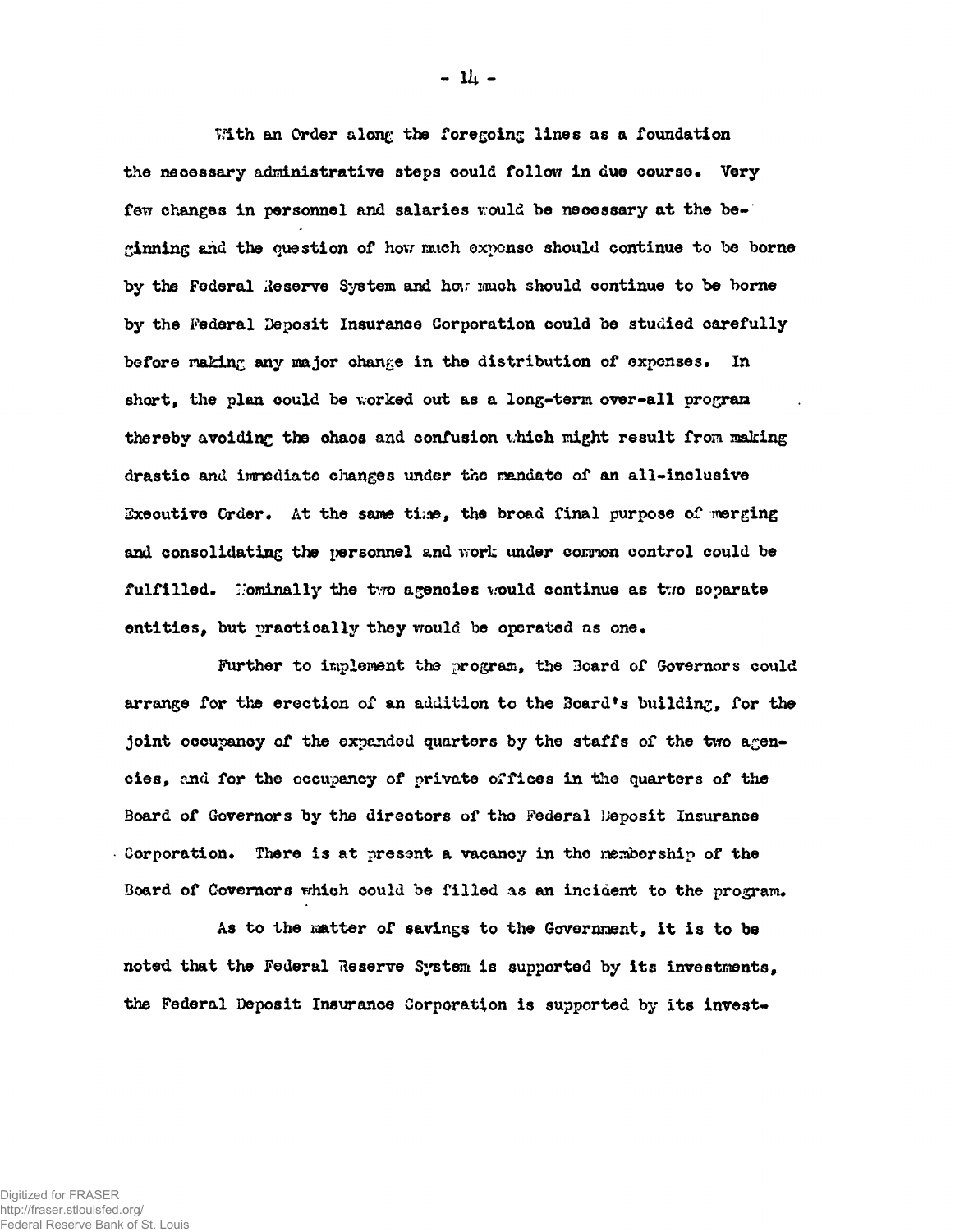**ments and assessments upon insured banks, and the Comptroller of the** Currency, with the exception of approximately \$250,000 of appropriated **money, is supported by assessments upon going and insolvent national banks • Consequently, the initial savings in dollars to the Government might seem negligible but it is quite obvious that ultimately reduce tions in general administrative expense would be very substantial. Furthermore, there would be substantial savings to the banking system but the real value of the program should be measured in terms of the increased efficiency and effectiveness of Federal banking supervision** which would result.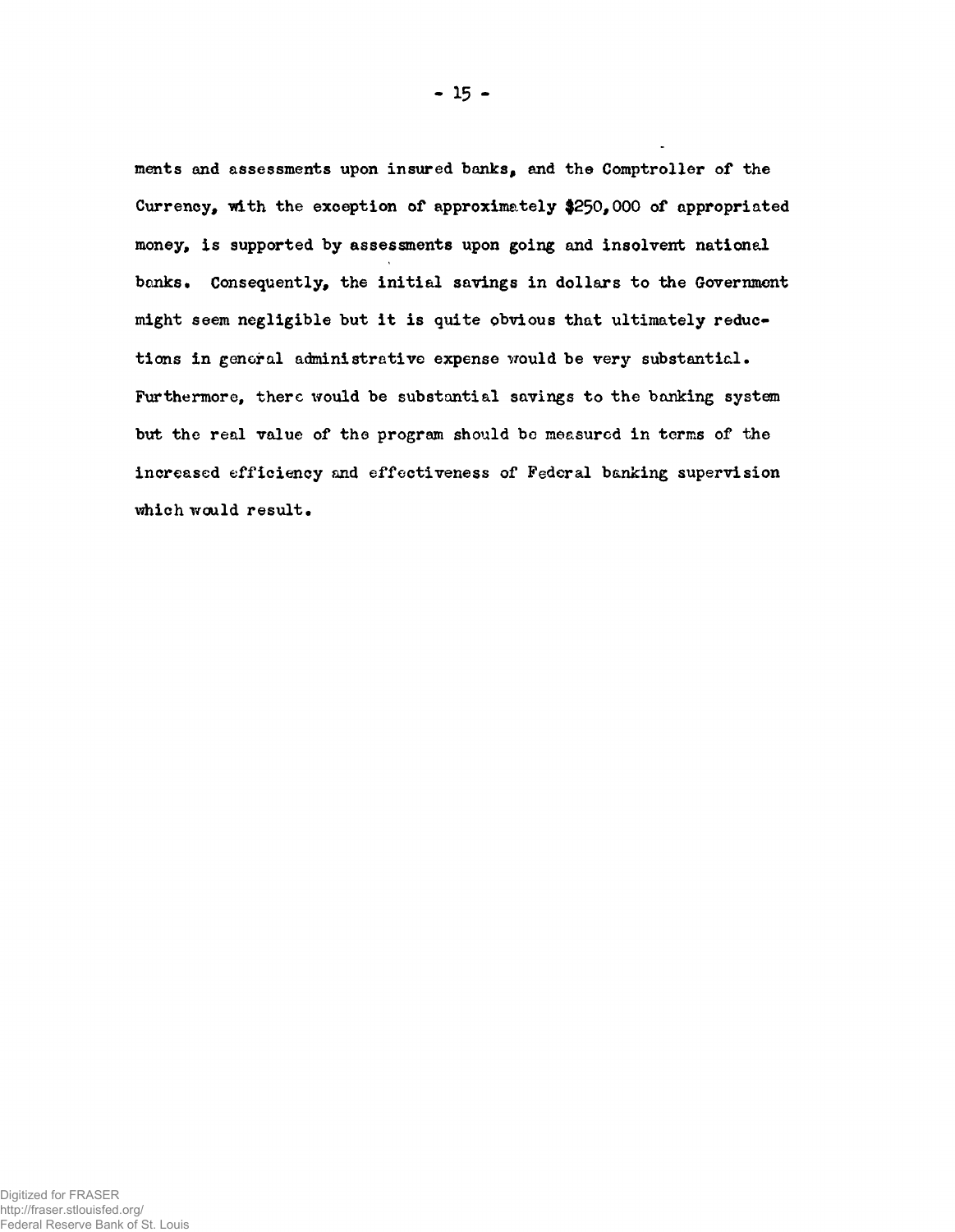## **Poor Management -**

**1. Bottlenecks - Will not delegate authority or responsibility. Wants all work of any importance to clear over his desk.**

> **(Examples: Memoranda circulated from time to time reminding lawyers to "keep him informed<sup>11</sup>, last being about three weeks ago. Memo to division heads occasioned by Pollard asking Bauraan to meet visitor in his office. Complaint to Dreibelbis about not being informed of Knoke<sup>f</sup>s and Logan<sup>f</sup>s visit for informal** discussion with Treasury. Memo to Gov. Ransom about **participation in conference on procedure to enforce Regulation W.)**

- **2. Suspicious and jealous of men doing any work.**
- **3« Unnecessary paper work.**
- **l±\* Loses temper and is overbearing with employees.**

**(Example: Envious when Regulation W was being rewritten. Also Pollard incident referred to above.)**

**5» Lodges unnecessary discretion in Miss Pyer, with result that her attitude toward men in office is bad.**

## **Poor Judgment -**

**1. Cannot appraise importance of question. Exaggerates importance of minor questions.**

**(Example; ffRushft memos and "Urgent<sup>w</sup> memos.)**

## **Poor Public Relations -**

**1. Offends representatives of other agencies.**